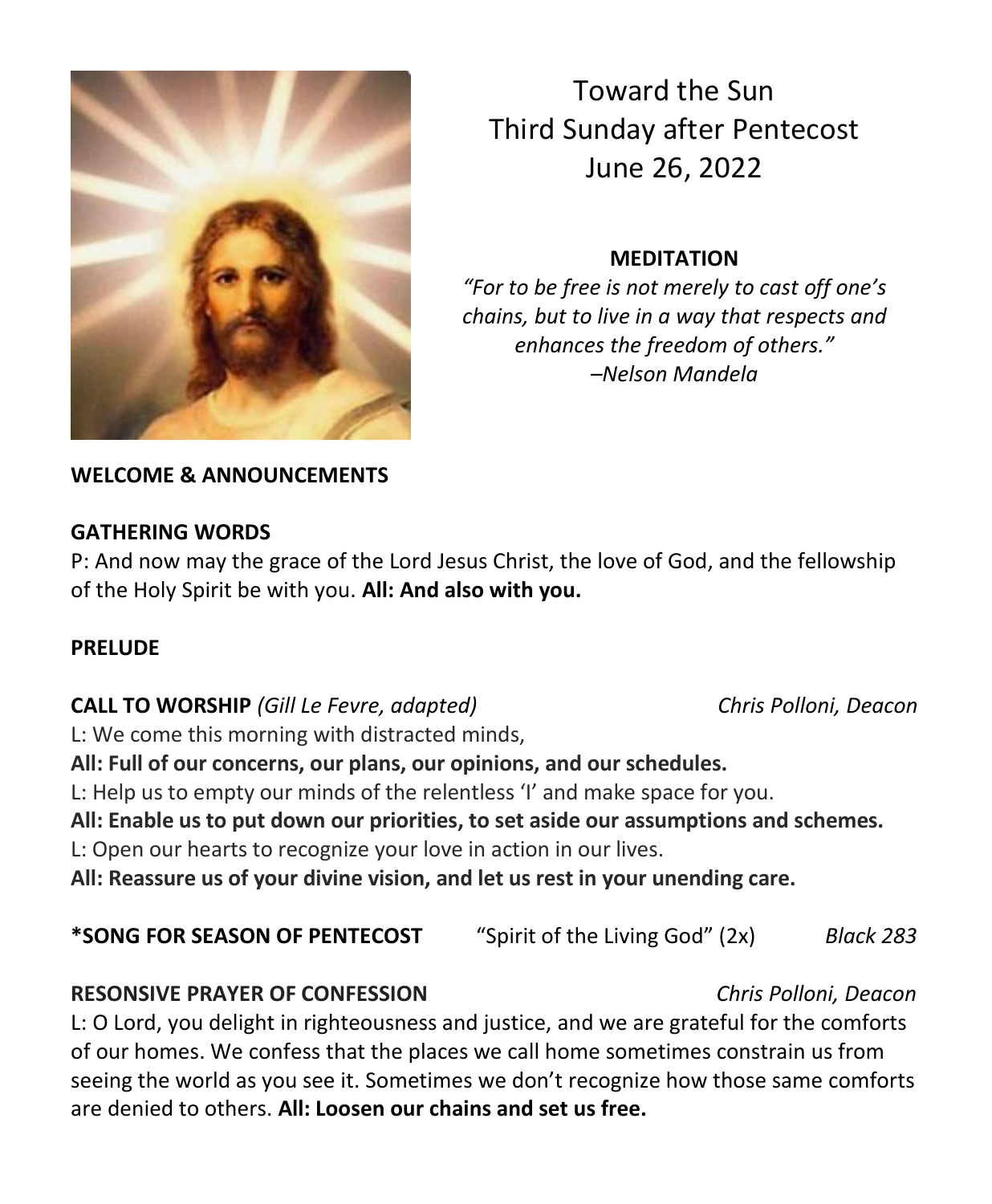L: O Lord, you delight in righteousness and justice, and we are grateful for steady work and income on which we depend. We confess that our anxieties about not having enough can keep us from seeing others' suffering. Sometimes we fail to recognize the needs of those for whom opportunities are regularly denied.

## **All: Loosen our chains and set us free.**

L: O Lord, you delight in righteousness and justice, we are grateful for the freedoms we enjoy. We confess that our fears too often put us in prisons of our own making. Rather than face uncertainties, we let our fears become a prison, not only for ourselves but others as well. **All: Loosen our chains and set us free.**

L: O Lord, you delight in righteousness and justice, we are grateful for relationships of love and friendship. We confess that sometimes we let these bonds keep us from hearing the voices of those excluded from the care and support on which we depend. **All: Loosen our chains and set us free.**

## **WORDS OF AFFIRMATION** *John Checklick*

## P: Christ who is in you, who is in me, who is in all that exists, calls us into a unity through which all creation and all peoples are nourished by God's living waters. Christ breaks the chains that hold back our compassion, unlocks the doors that keep us from living justly, and gives us salvation's song of freedom. **All: Thanks be to God! Amen.**

| *OPENING HYMN                                                    | "Nearer, My God to You"            | Black 606             |  |  |
|------------------------------------------------------------------|------------------------------------|-----------------------|--|--|
| <b>NEW TESTAMENT READING - Luke 9: 51-62</b>                     |                                    | Chris Polloni, Deacon |  |  |
| OLD TESTAMENT READING - 2Kings 2: 1-2, 6-14                      | John Checklick                     |                       |  |  |
| L: The Word of God for the people of God. All: Thanks be to God. |                                    |                       |  |  |
| <b>REFLECTION</b>                                                | "Toward the Sun"                   | John Checklick        |  |  |
| <b>*RESPONSIVE HYMN</b>                                          | "Won't You Let Me Be Your Servant" | Black 539             |  |  |

# **PASTORAL PRAYER AND JOY & CONCERNS**

*After the Pastoral Prayer you are invited to share your joys and concerns. When names are spoken out loud, you are invited to respond, "O Lord, hear our prayers."*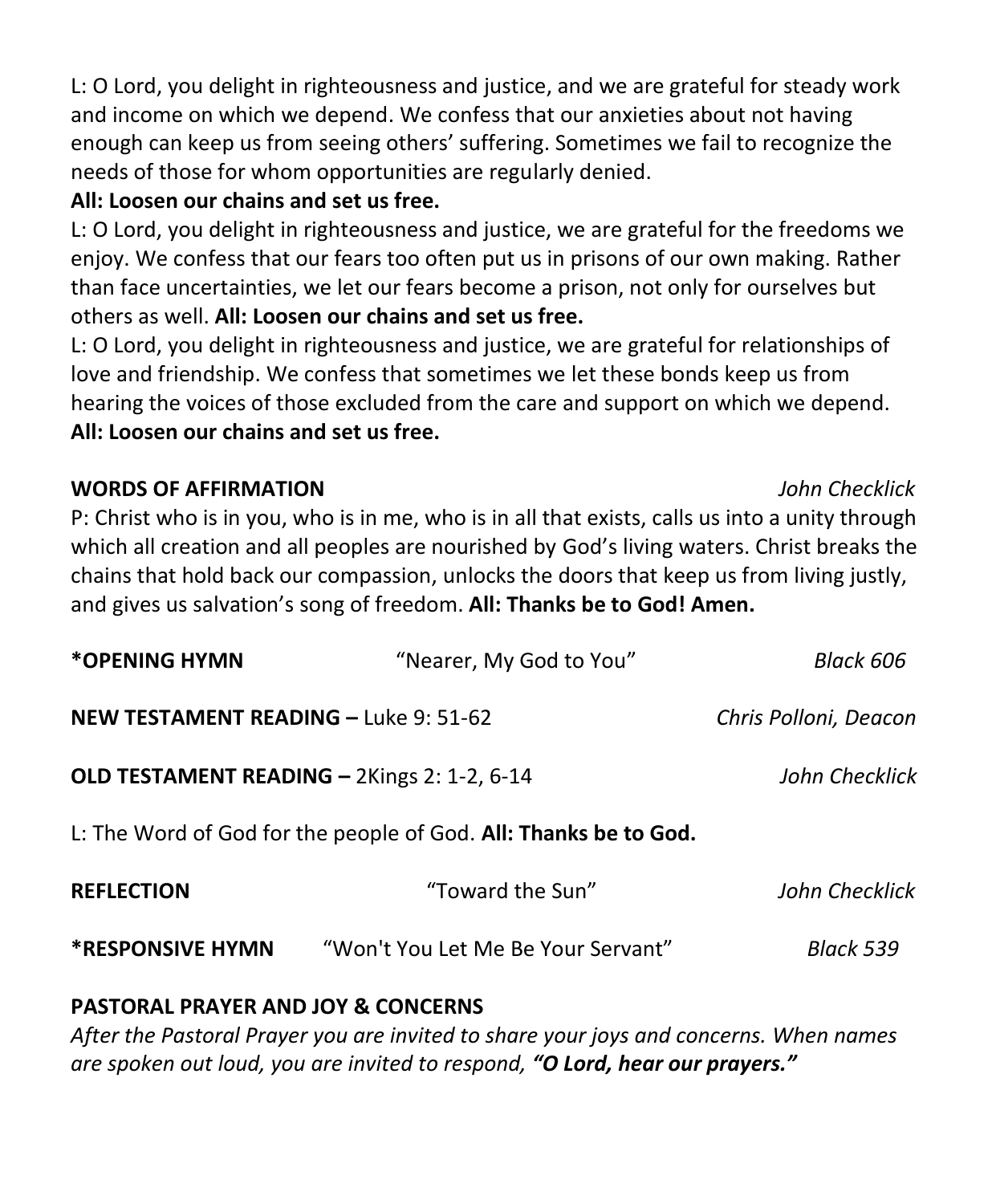#### **LORD'S PRAYER**

**Our Father who art in heaven, hallowed be thy name. Thy kingdom come, thy will be done on earth as it is in heaven. Give us this day of our daily bread, and forgive us of our trespasses as we forgive those who trespass against us. And lead us not into temptation, but deliver us from evil, for thine is the kingdom and the power and the glory forever. Amen.**

### **INVITATION TO THE OFFERING**

| <b>OFFERTORY ANTHEM</b> | "Swing Low, Sweet Chariot" |  |
|-------------------------|----------------------------|--|
|                         | Soloist: Alan King         |  |

**OFFERTORY ANTHEM** "Swing Low, Sweet Chariot" *African-American Spiritual*

### **\*DOXOLOGY**

Praise God from whom all blessing flow; Praise God all creatures here below; Praise God for all that love had done: Creator, Christ, and Spirit, One Amen.

### **\*UNISON OFFERTORY PRAYER**

**Patient and empowering God, bless these gifts and use them for your purpose in the world. Bless our own gifts and inspire us to see your path for our service. May the gifts we offer let hope prevail where despair has taken hold, let compassion grow in the place of judgment, and let peace flourish and heal the fractures in our world. Amen.**

| *CLOSING HYMN | "Come, Holy Spirit, Heavenly Dove" | 281 Black |
|---------------|------------------------------------|-----------|
|---------------|------------------------------------|-----------|

#### \***BENEDICTION**

May the love which overcomes all differences Heal all wounds, Free all those who are bound, Put to flight all fears, And reconcile all who are separated, Friends, put your face toward the sun and let these shadows fall behind you. Amen.

#### **POSTLUDE**